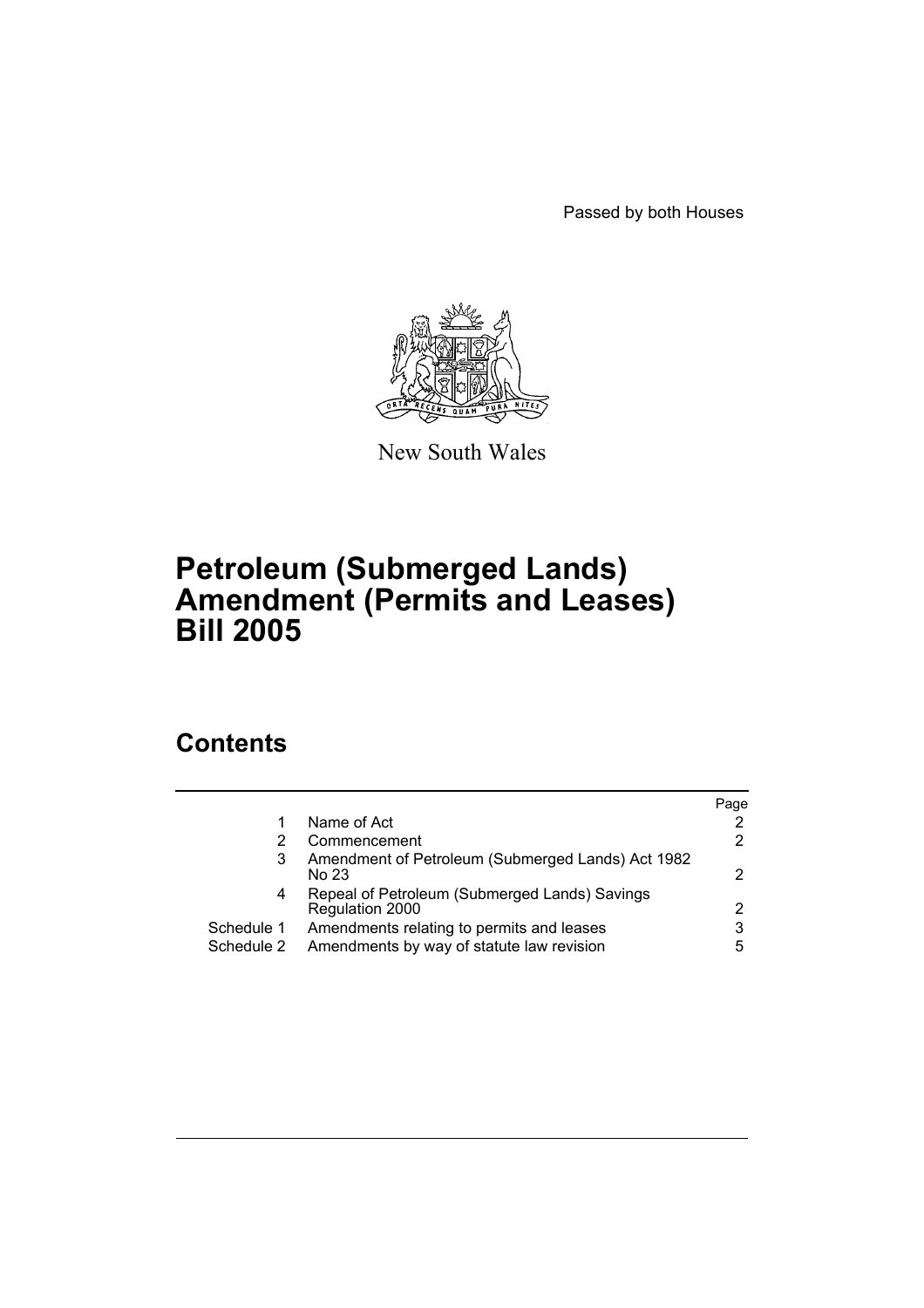*I certify that this PUBLIC BILL, which originated in the LEGISLATIVE ASSEMBLY, has finally passed the LEGISLATIVE COUNCIL and the LEGISLATIVE ASSEMBLY of NEW SOUTH WALES.*

> *Clerk of the Legislative Assembly. Legislative Assembly, Sydney, , 2005*



New South Wales

# **Petroleum (Submerged Lands) Amendment (Permits and Leases) Bill 2005**

Act No , 2005

An Act to amend the *Petroleum (Submerged Lands) Act 1982* in relation to renewals of exploration permits for petroleum and the imposition of conditions on retention leases for petroleum and in relation to the identification of certain land; and for other purposes.

*I have examined this Bill, and find it to correspond in all respects with the Bill as finally passed by both Houses.*

*Chairman of Committees of the Legislative Assembly.*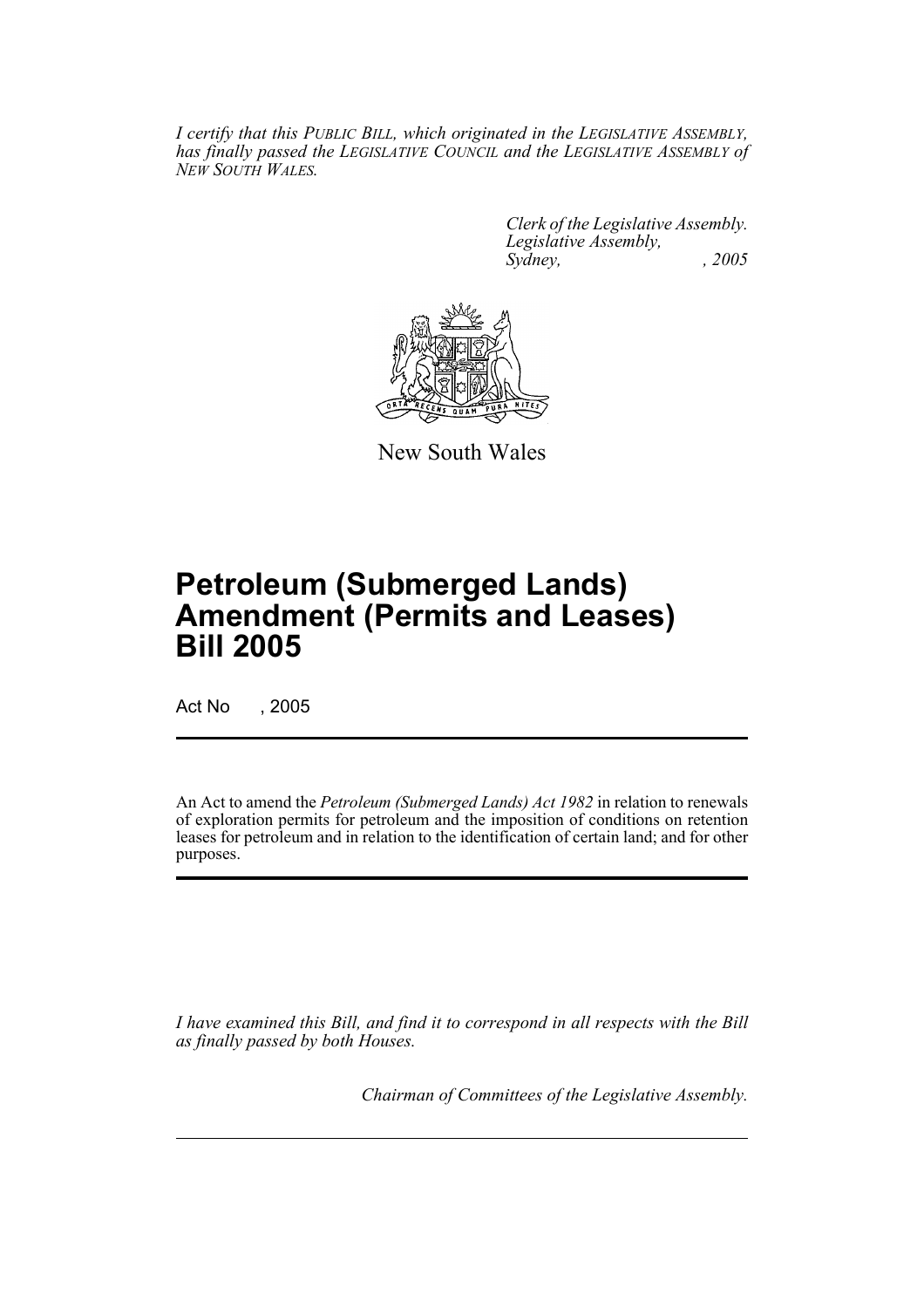#### **The Legislature of New South Wales enacts:**

#### **1 Name of Act**

This Act is the *Petroleum (Submerged Lands) Amendment (Permits and Leases) Act 2005*.

#### **2 Commencement**

This Act commences on the date of assent.

#### **3 Amendment of Petroleum (Submerged Lands) Act 1982 No 23**

The *Petroleum (Submerged Lands) Act 1982* is amended as set out in Schedules 1 and 2.

#### **4 Repeal of Petroleum (Submerged Lands) Savings Regulation 2000**

The *Petroleum (Submerged Lands) Savings Regulation 2000* is repealed.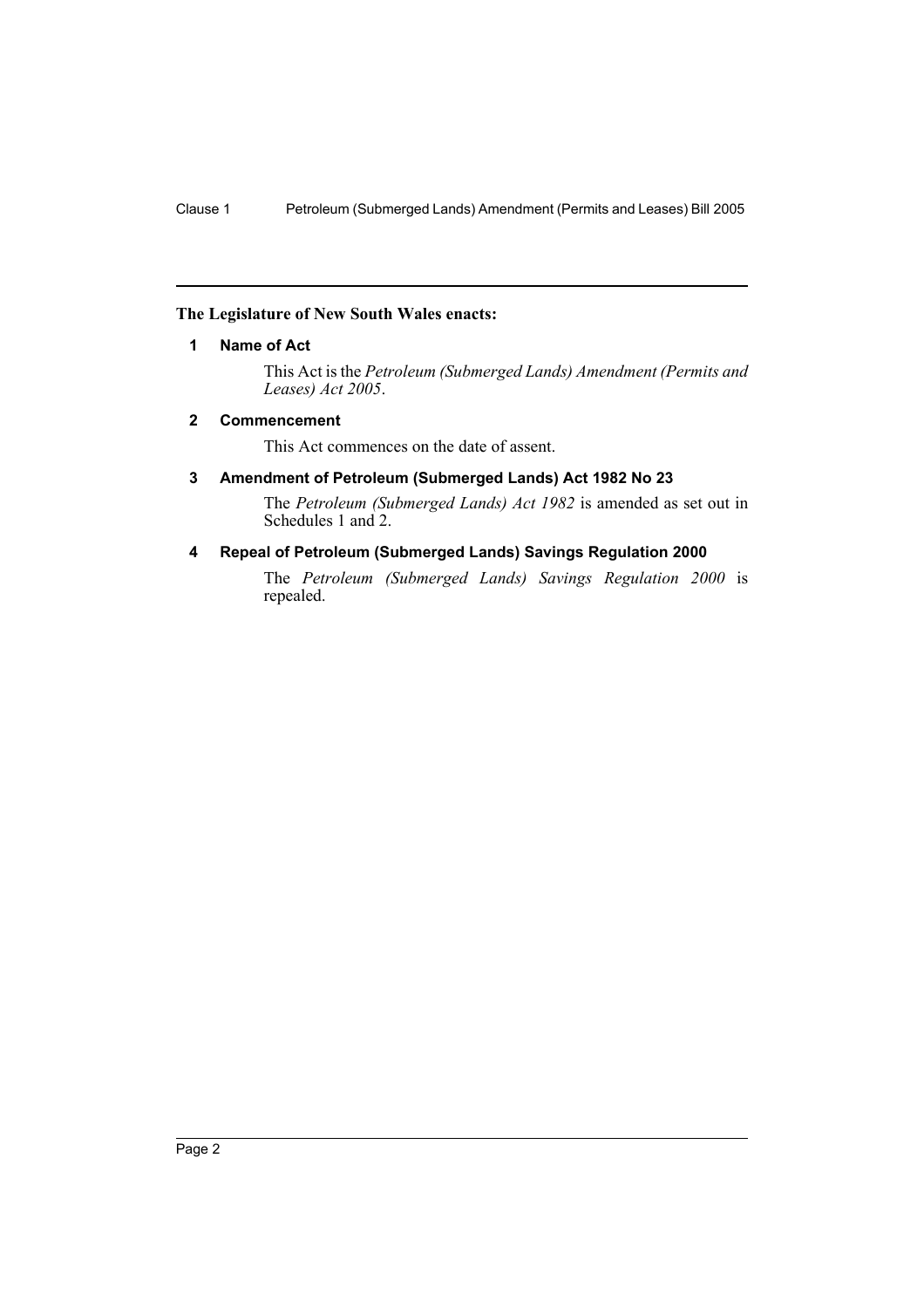Petroleum (Submerged Lands) Amendment (Permits and Leases) Bill 2005

Amendments relating to permits and leases Schedule 1

## **Schedule 1 Amendments relating to permits and leases**

(Section 3)

#### **[1] Section 31 Application for renewal of permit**

Omit "section 32" from section 31 (1). Insert instead "sections 32 and 32A".

#### **[2] Section 32A**

Insert after section 32:

#### **32A Certain permits cannot be renewed more than twice**

- (1) This section applies to an application for the renewal of a permit if:
	- (a) the original permit was granted under section 23:
		- (i) on or after 1 January 2006, and
		- (ii) as a result of an application made in response to an invitation in an instrument that was published under section 21 (1) on or after 1 January 2006, or
	- (b) the original permit was granted under section 28 on or after 1 January 2006.
- (2) A permittee must not make such an application if it could result in the original permit being renewed more than twice.

#### **[3] Section 39H Conditions of lease**

Omit "2 notices" from section 39H (4). Insert instead "a notice".

#### **[4] Schedule 4 Savings, transitional and other provisions**

Insert before Part 1:

## **Part 1AA Preliminary**

#### **[5] Schedule 4**

Renumber clause 3 as clause 1AA and insert it in Part 1AA (as inserted by item [4]).

#### **[6] Schedule 4**

Insert at the end of clause 1AA (1) (b) (as renumbered by item [5]):

*Petroleum (Submerged Lands) Amendment (Permits and Leases) Act 2005*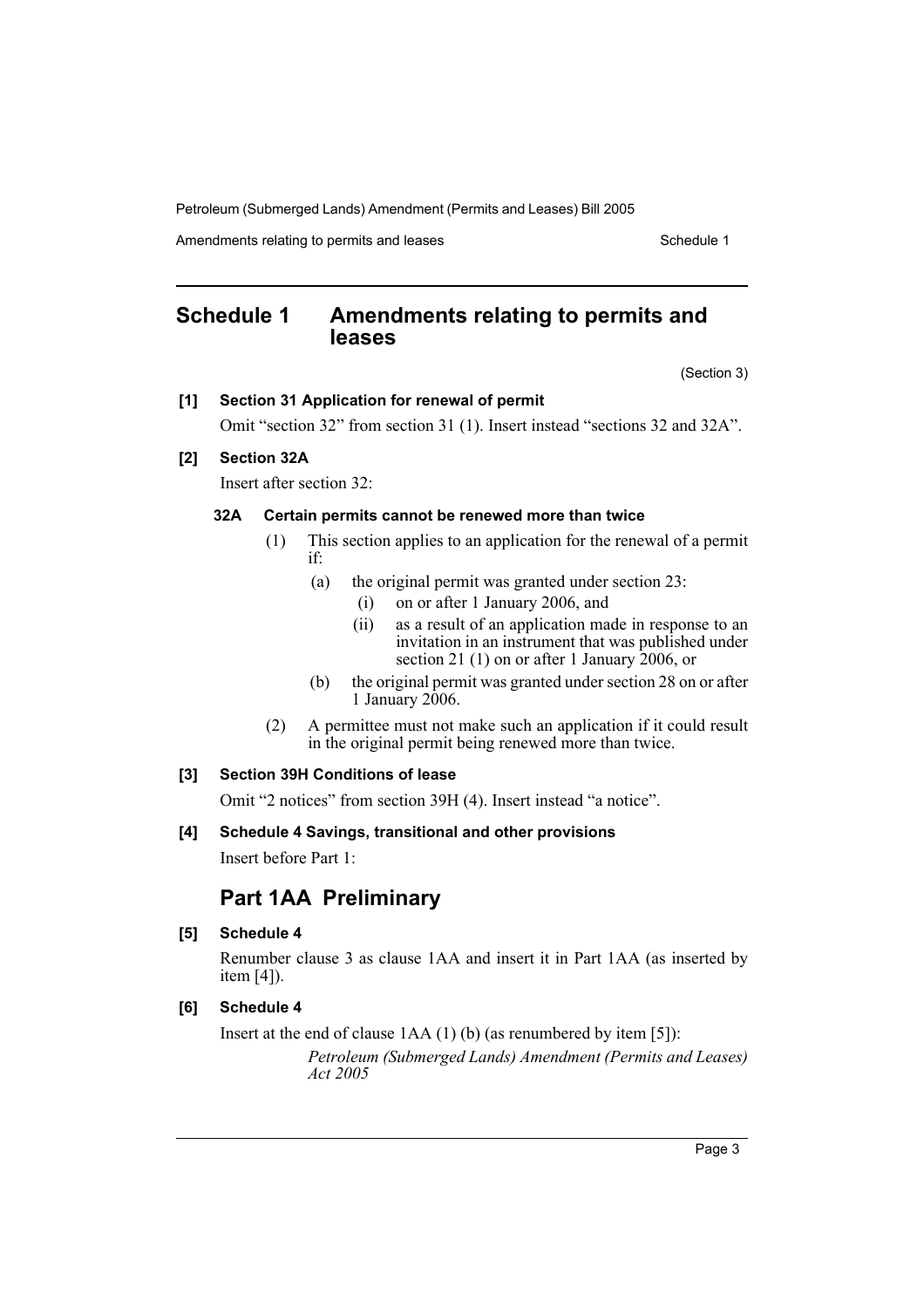Petroleum (Submerged Lands) Amendment (Permits and Leases) Bill 2005

Schedule 1 Amendments relating to permits and leases

#### **[7] Schedule 4, Part 3**

Insert after clause 5:

## **Part 3 Provision consequent on enactment of Petroleum (Submerged Lands) Amendment (Permits and Leases) Act 2005**

#### **6 Saving of existing conditions**

If, before the commencement of the amendment to section 39H made by the *Petroleum (Submerged Lands) Amendment (Permits and Leases) Act 2005*:

- (a) a lessee had already complied with a notice of the kind referred to in section  $39H(3)$  during the term of the lease, and
- (b) the Minister had given to the lessee during that term a further notice of that kind, and
- (c) the lessee had not complied with the further notice,

this Act has effect, after the commencement of that amendment, as if the Minister had not given the further notice.